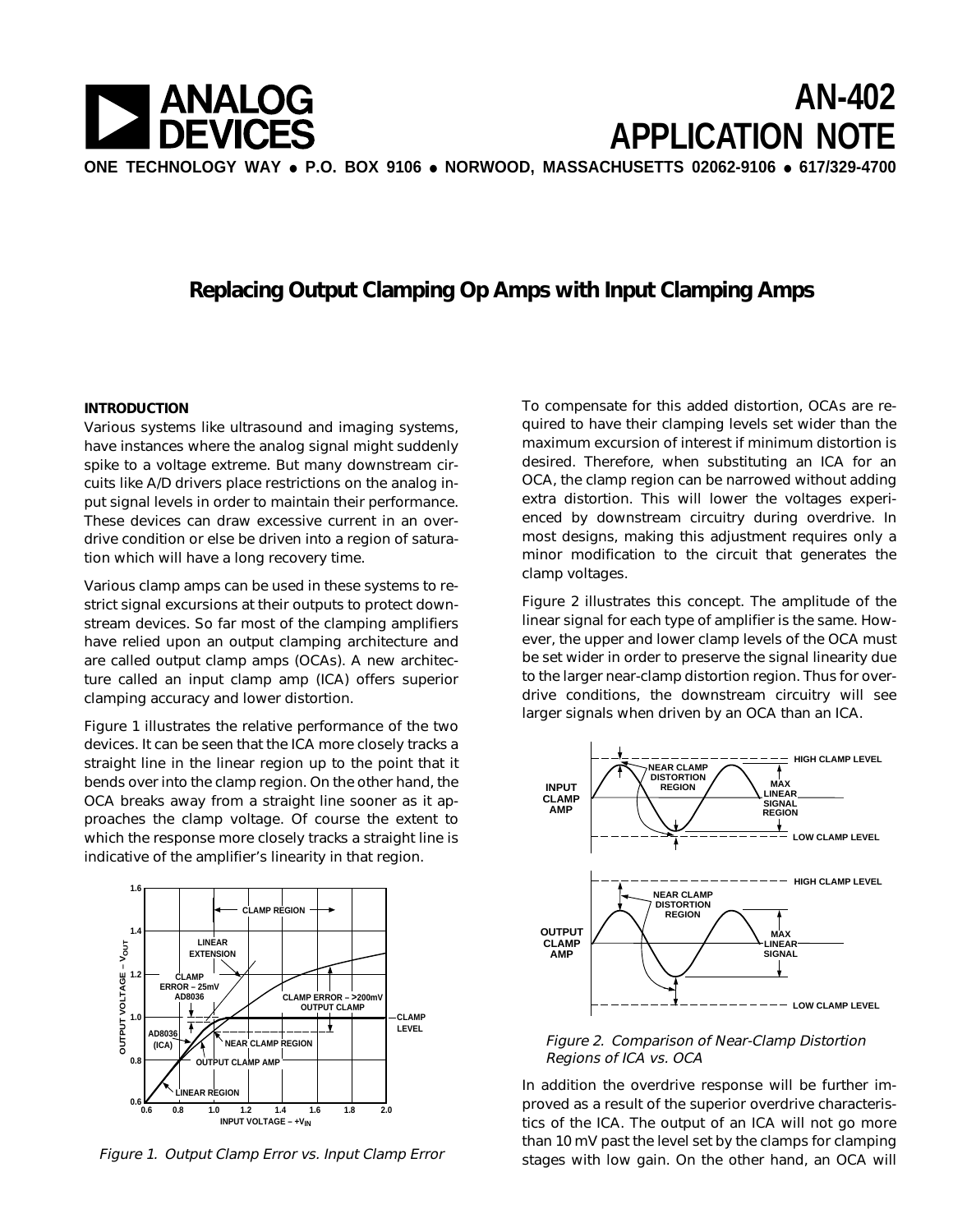overshoot by a few hundred millivolts depending on the magnitude of the overdrive signal. Once again Figure 1 illustrates this concept. The ICA performance can be seen to be relatively flat in the clamp region independent of the magnitude of the overdrive, while the OCA output keeps on increasing along with increasing overdrive amplitude.

The first two input clamp amps, the AD8036 and AD8037, introduced by Analog Devices operate with an ICA structure. But because of differences in their operation, except for circuits that operate with a gain of +1, substituting an ICA into a design that has been implemented with an OCA is not a "drop-in" replacement, even though the pinouts of the parts are identical. However, because the pinouts are identical, the required circuit modifications will, in general, be not too extensive. Each configuration though must be handled on a caseby-case basis. The following details the considerations for making this substitution.

#### **Inverting Operation**

The first consideration is the polarity of operation of the op amp. The input clamping op amp architecture of the AD8036 and AD8037 does not operate in the inverting mode. Therefore it is not possible to directly replace an OCA with an ICA for inverting configurations. In order to benefit from the ICA's superior clamping characteristics in inverting applications, a separate inverting stage is required.

Figure 3 shows a circuit with an inverting stage followed by an ICA, the AD8036 in a noninverting configuration for providing the overall function of an inverting clamping amplifier. The circuit shown will have a gain of  $-R_F/R<sub>I</sub>$  and will clamp at  $V_H$  and  $V_I$ . The operation of the clamping stage will be explained further in the next section. In all clamp circuits,  $V_H$  must be greater than  $V_L$ , but the two can be anywhere within the output range of the part.



Figure 3. Inverting Clamping Circuit

For circuits that require a gain of more than (minus) 1, the designer has a choice as to how to distribute the gain between the inverting stage and the clamp stage. For greatest accuracy, the ICA should operate at lower gains because the clamp accuracy is a function of the gain as will be detailed in the next section. Additional required gain can be provided in the inverting stage.

#### **NONINVERTING OPERATION Unity Gain**

For the case of substituting for a noninverting OCA, the most important consideration is the gain at which the clamp amp is operating. This is because the output clamping level for an ICA is a function of the closed loop gain of the amplifier.

The first case to consider is a noninverting unity gain. For OCAs, the clamping levels are simply equal to the voltages applied to  $V_H$  (Pin 8) and V<sub>I</sub> (Pin 5). For an ICA, these voltages are multiplied by the closed loop gain in order to calculate the clamping levels. But since the gain is +1, the ICA and OCA will both have the same clamping levels. Thus, a direct substitution can be made. Figure 4 is an example of a unity gain clamping circuit.



Figure 4. Unity Gain Noninverting Clamp

Since we are talking about a noninverting unity gain, the amplifier chosen must also exhibit stable operation at unity gain. Of the two ICAs, the AD8036 is compensated for operation at unity gain. Thus, the AD8036 is a "drop in" replacement for an OCA in noninverting unity gain applications. It will provide the same gain and clamp at the same levels as the OCA.

#### **Gains of Two or More**

When the noninverting gain of the clamp amp is two or greater, the AD8037 can be used for its wider bandwidth, as it is compensated for noise gains of two or greater. However, the voltages applied to the clamp pins will have to be changed to maintain the same clamping levels, because the clamping levels are a function of the closed loop gain of the amplifier. The following equations summarize the calculations for obtaining the proper clamp voltages:

$$
V_{CH} = G \times V_{H}
$$
  

$$
V_{CL} = G \times V_{L}
$$

where:  $V_{CH}$  is the high output clamping level  $V_{CL}$  is the low output clamping level G is the gain of the amplifier configuration  $V_H$  is the voltage applied to  $V_H$  (Pin 8)  $V_L$  is the voltage applied to  $V_L$  (Pin 5)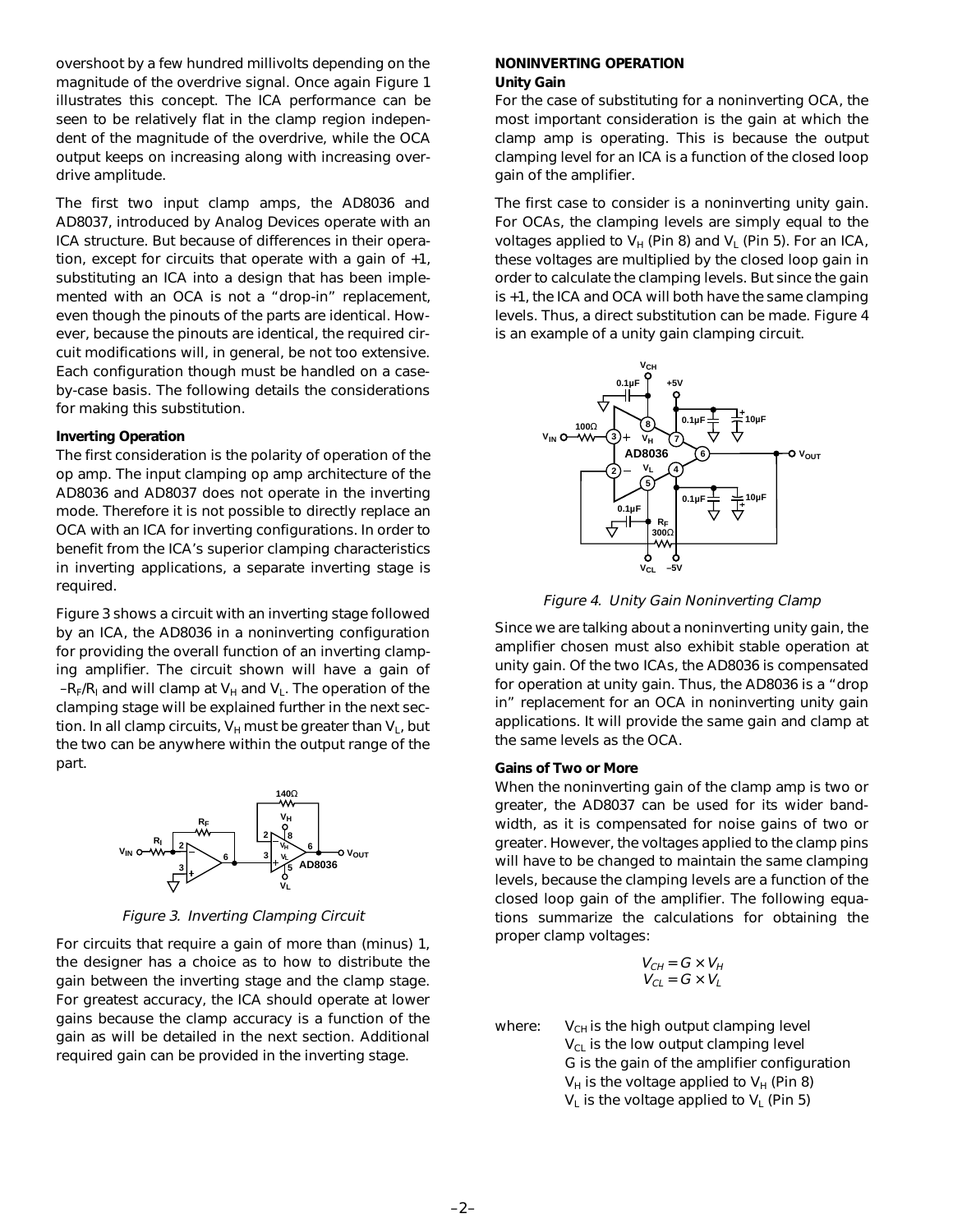In general, to maintain the same clamping levels as for an OCA, the voltage applied to either clamp pin should be set at the value desired for the clamp level divided by the closed-loop gain of the amplifier. For example, if the amplifier operates at a gain of two and it is desired to clamp on the high side at 1 V, then the voltage applied to  $V_H$  (Pin 8) should be 1 V/2 or 0.5 V. Similarly, if it is desired to set the lower clamp at –1 V, then the voltage applied to  $V_1$  (Pin 5) should be  $-1$  V/2 or  $-0.5$  V. Figure 5 is a schematic for a clamping stage using an AD8037 with a gain of 2.



Figure 5. Gain-of-Two Noninverting Clamp

The above implies that an input offset in the clamp circuit will be multiplied by the gain of the op amp stage. To obtain the best clamping accuracy, the clamp amp should be set for a low gain and any additional necessary gain be provided by another gain stage prior to the clamping stage. The greater accuracy of an ICA over an OCA can be practically realized for clamping stages with gain of up to 10.

The discussion of distortion in the near-clamp region still applies. The clamping window must be slightly larger than the maximum signal excursion for which lowest distortion is desired. A/Ds will have a region between maximum signal level to be converted and maximum overdrive signal level that does not compromise its specifications. It is within this region that the clamping levels should be set.

#### **Clamping with an Offset**

Some op amp applications require a dc offset voltage at their output. These are generally configured in the inverting mode where the offset can be produced by a dc voltage that is simply summed through a summing resistor as an additional input to the amplifier. Since an ICA does not support inverting mode clamping, it is not possible to clamp with this configuration.

Noninverting circuits can be created that offer both gain and offset. However, because there is an interaction among the resistors used to vary the gain and offset, the design is not as straightforward as for inverting configurations.

Figure 6 shows a noninverting configuration of an AD8037 that provides clamping and also has an offset. The circuit shows a driver for an AD9002, an 8-bit, 125 MSPS A/D converter and illustrates some of the considerations for using an AD8037 with offset and clamping. The analog input range of the AD9002 is from ground to –2 V. The input should not go far outside of this range in order to avoid drawing excessive current. The input is symmetrical about ground with an amplitude of 1 V p-p.

For the AD8037 to operate at a gain of two, a 301  $\Omega$  feedback resistor is chosen as recommended by the data sheet. For a gain of two the parallel combination of resistors R1 and R3 must be equal to the feedback resistor R2. Thus

#### $R1 \times R3/(R1 + R3) = R2 = 301 \Omega$

The reference used to provide the offset is the AD780 whose output is 2.5 V. To find the value of R3, first assume that the input at the noninverting input is at 0 V. This will force the inverting input to also be at 0 V, which



Figure 6. Gain of Two, Noninverting with Offset AD8037 Driving an AD9002—8-Bit, 125 MSPS A/D Converter